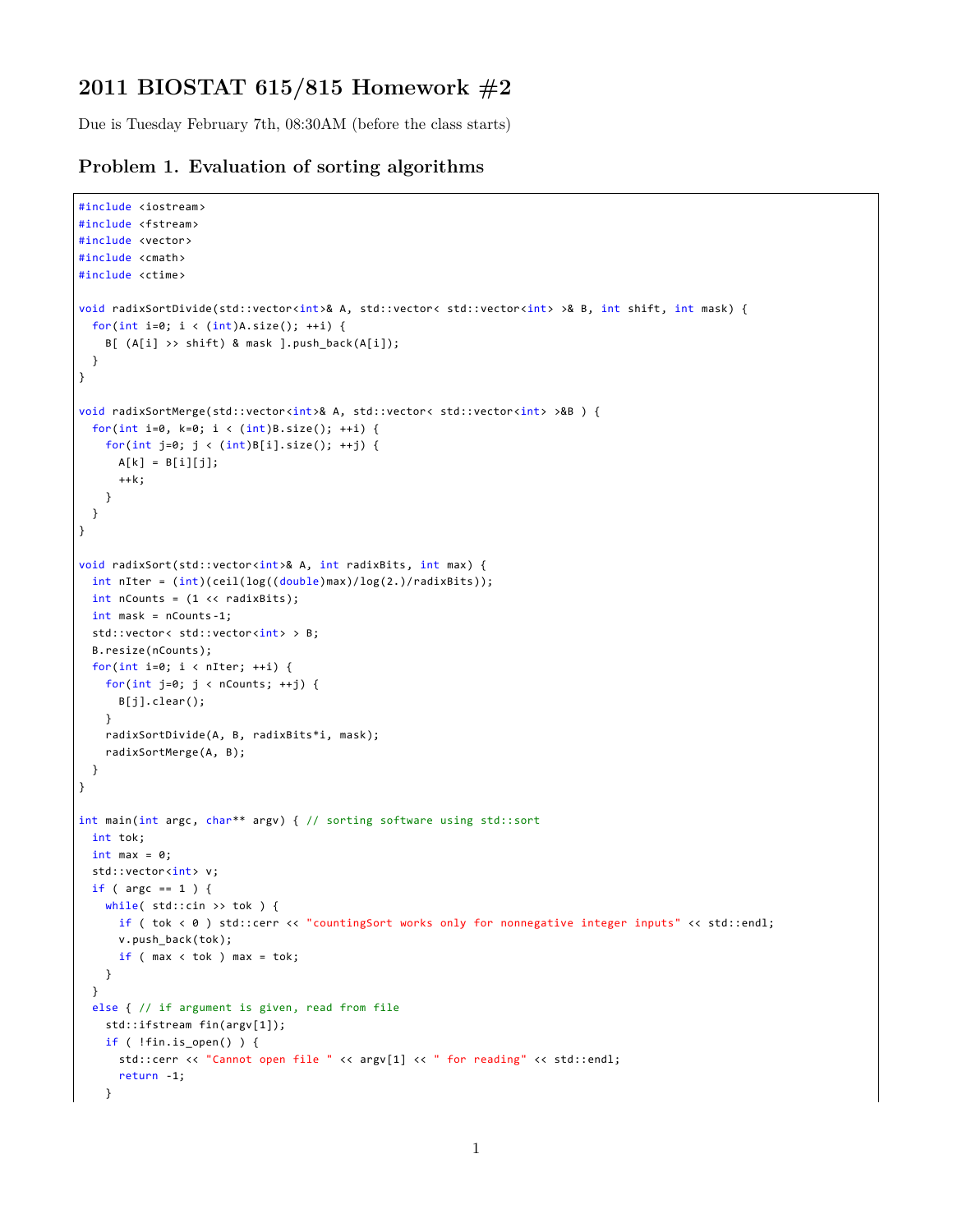```
while( fin >> tok ) \{v.push_back(tok);
     if ( tok < 0 ) std::cerr << "countingSort works only for nonnegative integer inputs" << std::endl;
     if ( max < tok ) max = tok;
   }
   fin.close();
 }
 std::vector<i>int</i> > copy = v; // copy the original arrayclock_t start = clock();std::sort(copy.begin(),copy.end());
 clock t finish = clock();
 double duration = (double)(finish-start)/CLOCKS_PER_SEC;
 std::cout << "std::sort - Elapsed time is " << duration << " seconds" << std::endl;
 for(int radixBits = 1; radixBits <= 20; ++radixBits) {
   copy = v;start = clock();radixSort(copy,radixBits,max);
   finish = clock();
   duration = (double)(finish-start)/CLOCKS PER SEC;
    std::cout << "radixSort with " << radixBits << " bits - Elapsed time is " << duration << " seconds" << std::endl;
 }
  return 0;
}
```
- 1. Write the code above to compare the computational efficiency of std::sort algorithm and radixSort across various radix bits. Run comparison experiments the following two example datasets
	- (a) 1,000,000 random samples from 1 to 1,000,000 (with or without replacement). In the case you need example input files, you can use shuf-1M.txt.gz (after decompressing) posted in the class web pages, but it is okay to generate your own input file.
	- (b) 1,000,000 random samples from 1 to 1,000. It is okay to use the example input file rand-1M-3digits.txt.gz posted on the web page if you want.

Copy and paste your screen outputs. Which number of radix bits was optimal empirically?

- 2. Extend the code to incorporate mergeSort and quickSort (as described in the class). Your code will now print out performance of three sorting algorithms. Copy and paste your outputs, and rank the algorithms (std::sort, mergeSort, quickSort, radixSort with best-performing radix) in order of efficiency, for each dataset (a) and (b)
- 3. For std::sort, to which input data was the program more efficient? (a) or (b)? How about mergeSort and quickSort? Why do you think it is?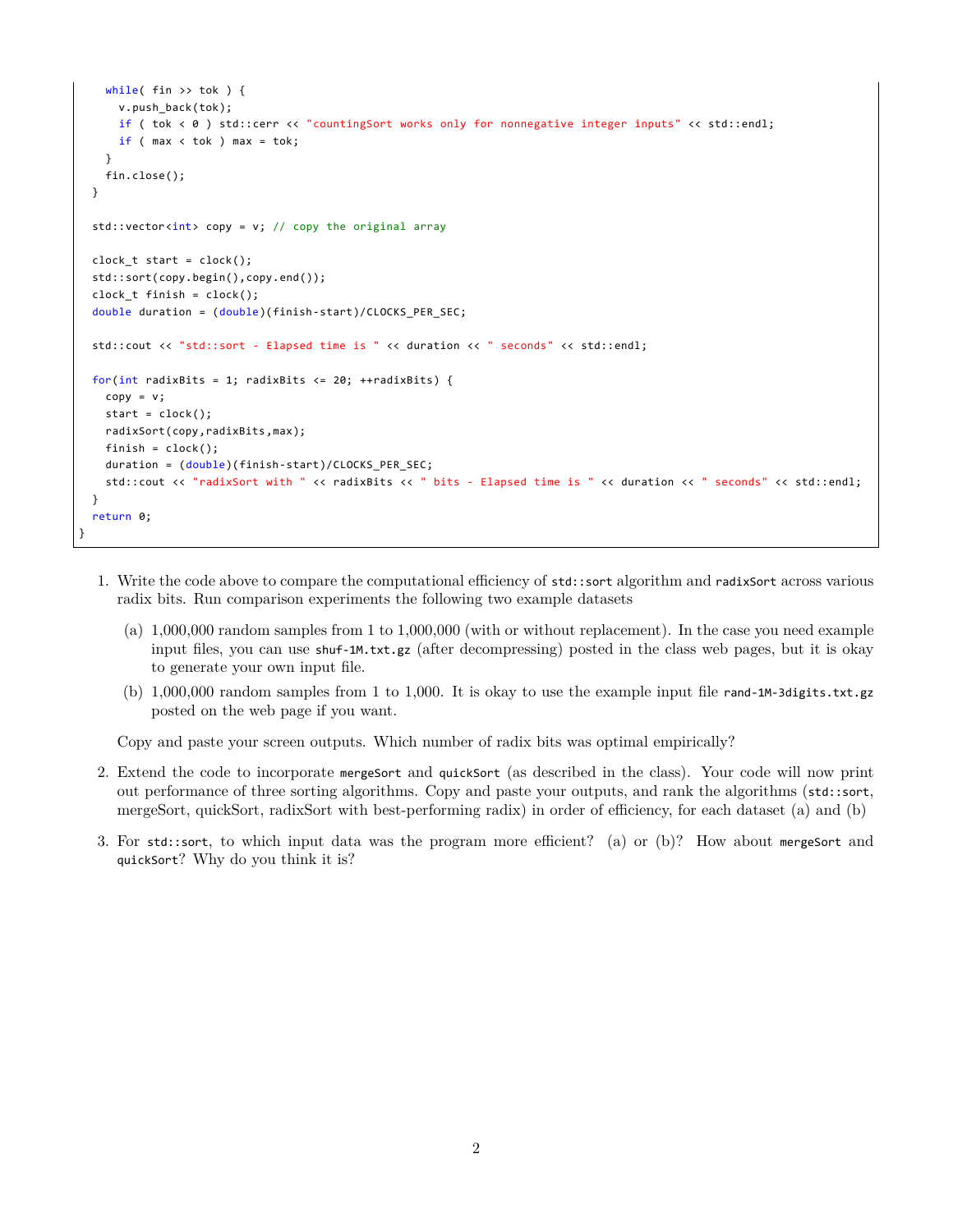## **Problem 2 - Quicksort algorithms**

```
#include <iostream>
#include <fstream>
#include <vector>
#include <climits>
void quickSort(std::vector<int>& A, int p, int r) {
 if ( p < r ) { <br> \frac{1}{r} // cost 1<br> \frac{1}{r} int piv = A[r]; <br> // cost 5
   int \pi v = A[r];int i = p-1; // cost 1
   int tmp;
   for(int j=p; j < r; ++j) { // cost 1
     if (A[j] \leq piv) { // cost 5
       ++i; // cost 1
       tmp = A[i]; // cost 5
       A[i] = A[j]; // cost 10
       A[j] = tmp; // cost 5
     }
    }
   tmp = A[i+1]; // cost 5
   A[i+1] = A[r]; // cost 10<br>A[r] = tmp; // cost 5
   A[r] = tmp;quickSort(A, p, i); // cost 20
    quickSort(A, i+2, r); // cost 20
  }
}
int main(int argc, char** argv) {
 int tok;
  std::vector<int> v;
  if ( argc > 1 ) {
   std::ifstream fin(argv[1]);
   while( fin >> tok ) { v.push_back(tok); }
   fin.close();
 }
  else {
   while( std::cin >> tok ) { v.push_back(tok); }
  }
  quickSort(v,0,(int)v.size()-1); // cost 20
  for(int i=0; i \times v.size(); ++i) {
    std::cout << v[i] << std::endl;
 }
  return 0;
}
```
- 1. Assume that the computational cost of running a quickSort is proportional to the cost as commented in the code and there is no extra cost. Assuming that the input sequences can be any possible permutations of 1,2,3,4,5,6,7,8,
	- (a) Give an example of input sequence that will provide the smallest cost among all possible permutations
	- (b) Give an example of input sequence that will provide the largest cost among all possible permuations

(Hint: It will probably be the best to modify the program to calculate the cost for every possible permutations)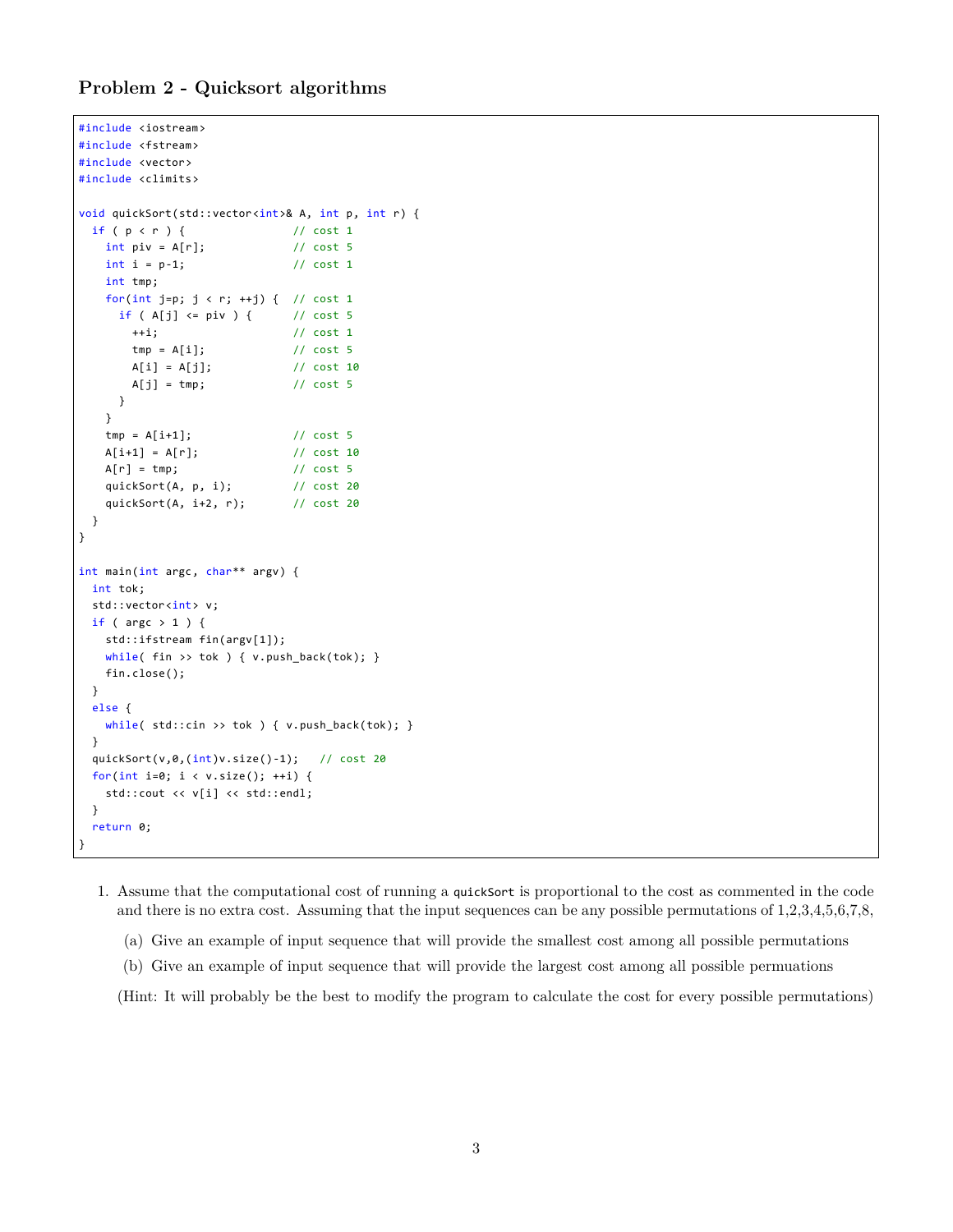## **Problem 3 - Elementary Data Structures**

- 1. Implement the remove() algorithm of binary search tree. E-mail the complete set of myTree.h, myTreeNode.h (with full features of insert, search, and delete) to the instructor. Also, print out the hard copy of the code.
- 2. Implement mySortedArray, myList, and myTree as described in the class, and write down the following main() function (or copy from the class webpage). Use 50,000 random inputs (such as input files posted in the web page) to evaluate the running time of insertion ad search of each data structure, and report your outcome.

```
#include <iostream>
#include <vector>
#include <ctime>
#include <fstream>
#include <set>
#include "mySortedArray.h"
#include "myTree.h"
#include "myList.h"
int main(int argc, char** argv) {
 int tok;
 std::vector<int> v;
 if ( argc > 1 ) {
   std::ifstream fin(argv[1]);
    while( fin >> tok ) { v.push_back(tok); }
    fin.close();
 }
  else {
    while( std::cin >> tok ) { v.push_back(tok); }
  }
 mySortedArray<int> c1;
 myList<int> c2;
 myTree<int> c3;
 std::set<int> s;
  clock_t start = clock();
  for(int i=0; i < (int)v.size(); ++i) {
    c1.insert(v[i]);
 }
 clock_t finish = clock();
  double duration = (double)(finish-start)/CLOCKS_PER_SEC;
  std::cout << "Sorted Array (Insert) " << duration << std::endl;
 start = clock();for(int i=0; i < (int)v.size(); ++i) {
    c2.insert(v[i]);
 }
 finish = clock();duration = (double)(finish-start)/CLOCKS_PER_SEC;
  std::cout << "List (Insert) " << duration << std::endl;
 start = clock();for(int i=0; i < (int)v.size(); ++i) {
    c3.insert(v[i]);
 }
 finish = clock();
  duration = (double)(finish-start)/CLOCKS_PER_SEC;
  std::cout << "Tree (Insert) " << duration << std::endl;
  start = clock();for(int i=0; i < (int)v.size(); ++i) {
```